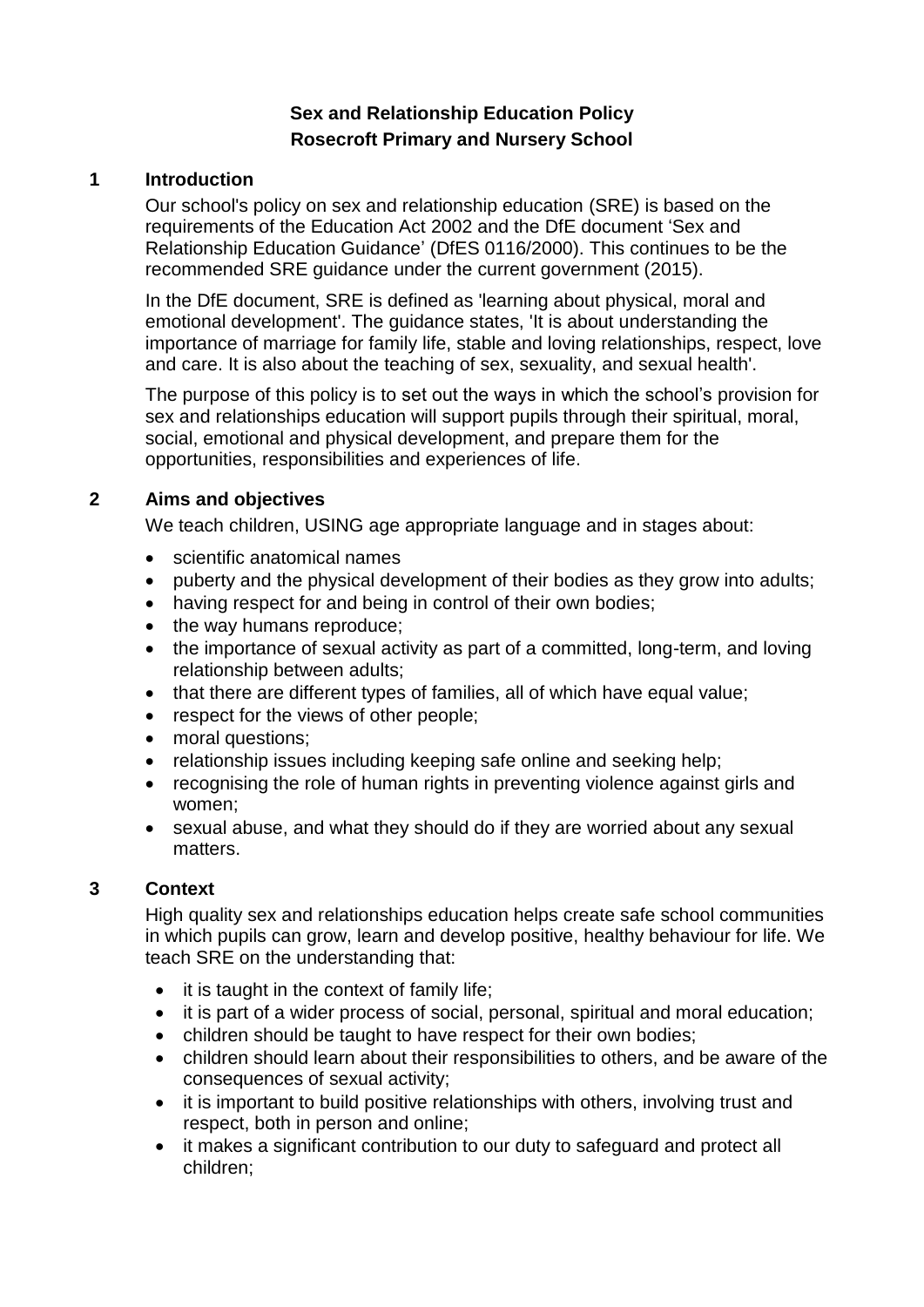it plays a key role in improving health outcomes for children and young people such as reducing teenage pregnancy and risk taking behaviour

Our SRE programme is one of the most important ways we act on our responsibility to safeguard and protect our children, as set out in our Safeguarding/Child Protection policy. We also refer to guidance from the government and expert organisations on specific safeguarding issues, which are relevant to our cohort of children, as listed in *Keeping Children Safe in Education*. To safeguard children effectively it is vital that opportunities are created in the curriculum to teach about healthy behaviour, caring relationships, online safety and when and how to get help. At our school we encourage children to develop skills in these areas so that they are equipped with strategies to help themselves in preventing or reporting harm or abuse.

In accordance with the principles of the Equality Act (2010), we believe that every child is entitled to receive SRE regardless of ethnicity, gender, religion, age, cultural heritage, disability, sexuality, language needs or special educational needs. We use an inclusive, whole school approach to ensure SRE can be accessed in an age-appropriate way throughout a child's school career.

#### **4 Organisation and Content**

We teach about sex and relationships through different aspects of the curriculum. While we carry out the main SRE in our PSHE curriculum, we also deliver some SRE through the statutory science curriculum and other subject areas, such as ICT and PE. We believe all these contribute significantly to children's knowledge and understanding of their own bodies, and how they are changing and developing.

In PSHE, with the support of the programme "All About Us- Living and Growing", we teach children about relationships, and we encourage children to discuss the changes that happen as they grow up. We teach about the parts of the body, including the private parts, inappropriate touching, why males and females are different, and we explain to the children what will happen to their bodies during puberty. We encourage the children to ask for help if they need it. By the end of Key Stage 2, we ensure that both boys and girls know why children's bodies change during puberty, how to manage puberty when it happens, and how babies are made and born in the context of an adult sexual relationship. We always teach this with due regard for the emotional development of the children.

Under the science curriculum, teachers inform children about males and females and how a baby is born. In Key Stage 1, we teach children that animals, including humans, produce offspring, which grow into adults, and we also teach them about the main parts of the body. In Key Stage 2, we teach about life processes including reproduction and the main stages of the human life cycle, in greater depth.

#### **5 The role of parents**

The school is well aware that the primary role in children's SRE lies with parents and carers. We therefore wish to build a positive and supporting relationship with the parents of children at our school, through mutual understanding, trust and cooperation. To promote this objective, we:

- inform parents about the school's SRE policy and practice;
- answer any questions that parents may have about the SRE of their child;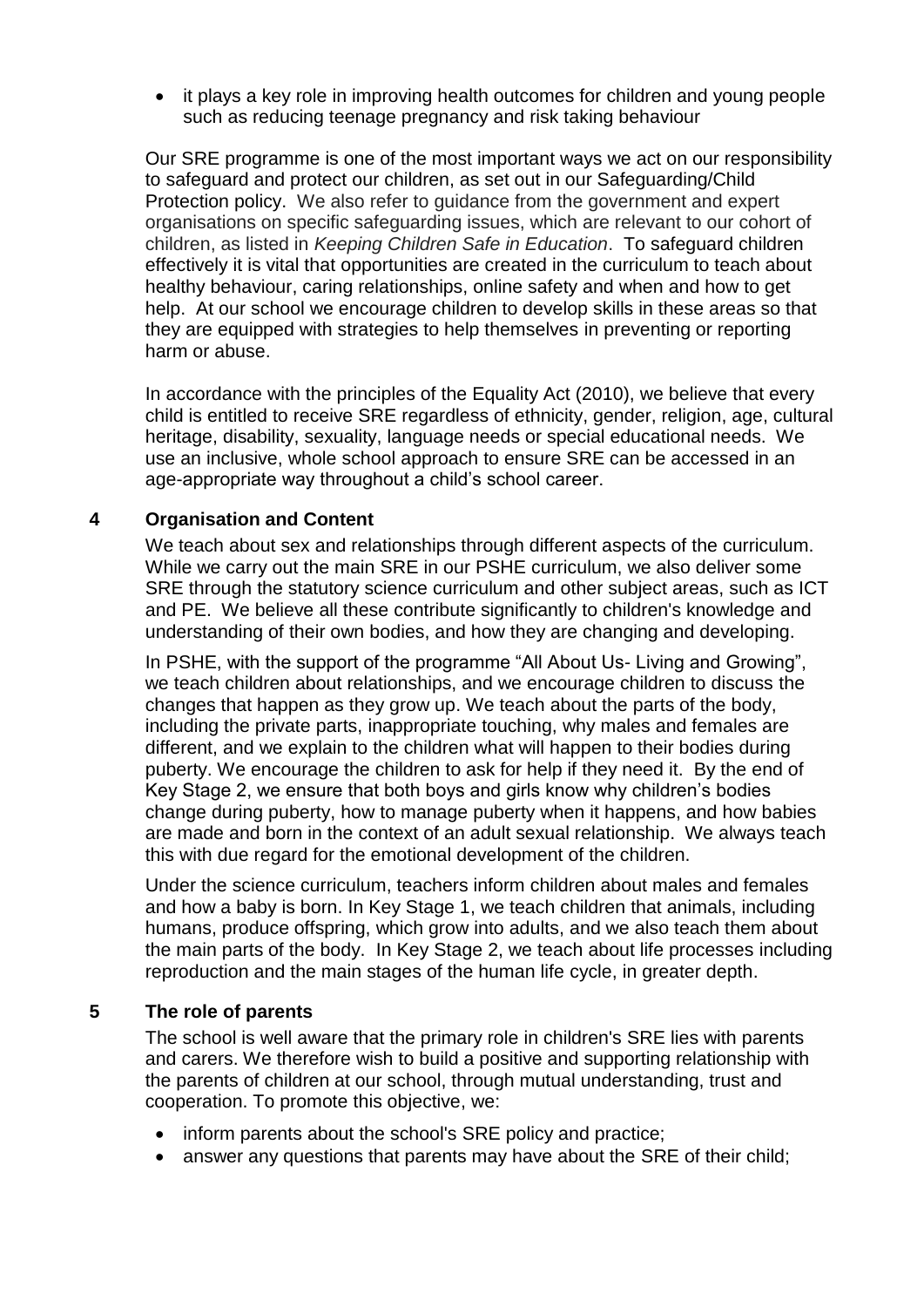- take seriously any issue that parents raise with teachers or governors about this policy, or about the arrangements for SRE in the school;
- encourage parents to be involved in reviewing the school policy, and making modifications to it as necessary;
- inform parents about the best practice known with regard to SRE, so that the teaching in school supports the key messages that parents and carers give to children at home;
- make the SRE resources used in our lessons available for viewing.

We believe that through this mutual exchange of knowledge and information, children will benefit from being given consistent messages about their changing bodies and their increasing responsibilities.

We acknowledge that parents have the right to withdraw their children from all or part of the sex and relationship education taught in the school except for those parts included in the statutory National Curriculum: all children are to learn the content of the national science curriculum. Parents are encouraged to establish exactly what is covered in the SRE lessons relevant to their child's year group and discuss any concerns about lesson content with staff at the earliest opportunity.

If a parent wishes their child to be withdrawn from any part of our SRE lessons, they should discuss this first with the Headteacher, make it clear which aspects of the programme they do not wish their child to participate in and confirm their request in writing.

### **6 The role of other members of the community**

We encourage other valued members of the community to work with us to provide advice and support to the children with regard to health education. In particular, members of the local health authority, such as the school nurse and other health professionals, and our local community police officer, can give us valuable support with our SRE programme.

#### **7 Confidentiality**

Teachers conduct SRE lessons in a sensitive manner, and in confidence. However, if a child makes a reference to being involved (or being likely to be involved) in sexual activity, then the teacher will deal with it as a matter of safeguarding/child protection. Teachers will respond in a similar way if a child indicates that they may have been a victim of abuse. They will not try to investigate, but will immediately inform the named person for child protection issues about their concerns. The Designated Safeguarding Lead will then deal with the matter in consultation with health care professionals and other relevant agencies, as set out in our Safeguarding/Child Protection policy.

#### **8 The role of the headteacher**

It is the responsibility of the headteacher to ensure that both staff and parents are informed about our SRE policy, and that the policy is implemented effectively. It is also the headteacher's responsibility to ensure that members of staff are given sufficient training, so that they can teach about sex and relationships effectively, and handle any difficult issues with sensitivity.

The headteacher/ People and Places Faculty liaises with external agencies regarding the school SRE programme, and ensures that all adults who work with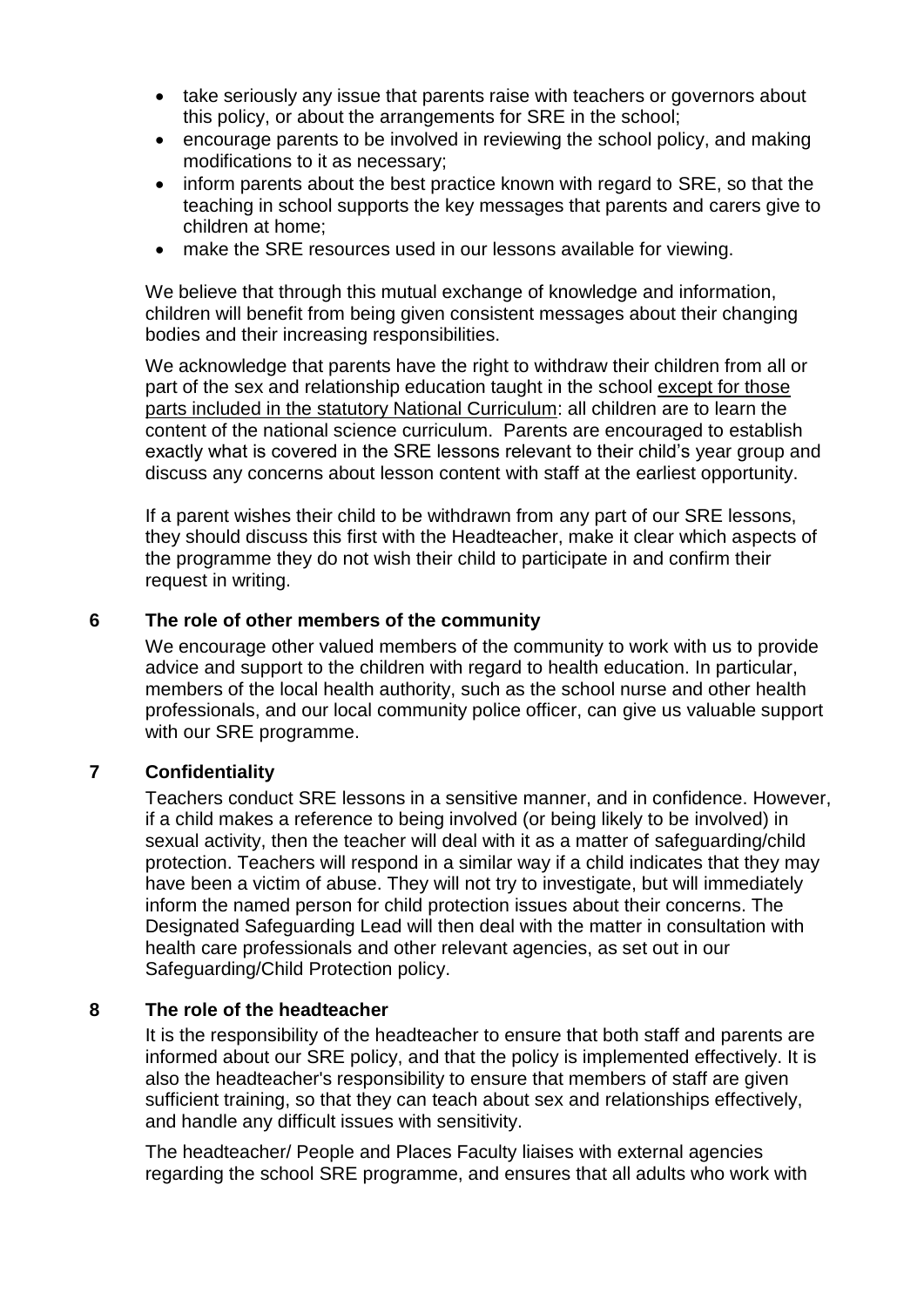our children on these issues are aware of the school policy, and work within its framework.

The headteacher/ People and Places Faculty monitors this policy on a regular basis, and reports to governors, when requested, on the effectiveness of the policy.

## **9 Monitoring and review**

The governing body is responsible for monitoring the delivery of our SRE policy. Governors give due consideration to any comments from parents about the SRE programme, and require the headteacher to keep a written record of parents' comments.

This policy will be reviewed every two years or earlier if necessary.